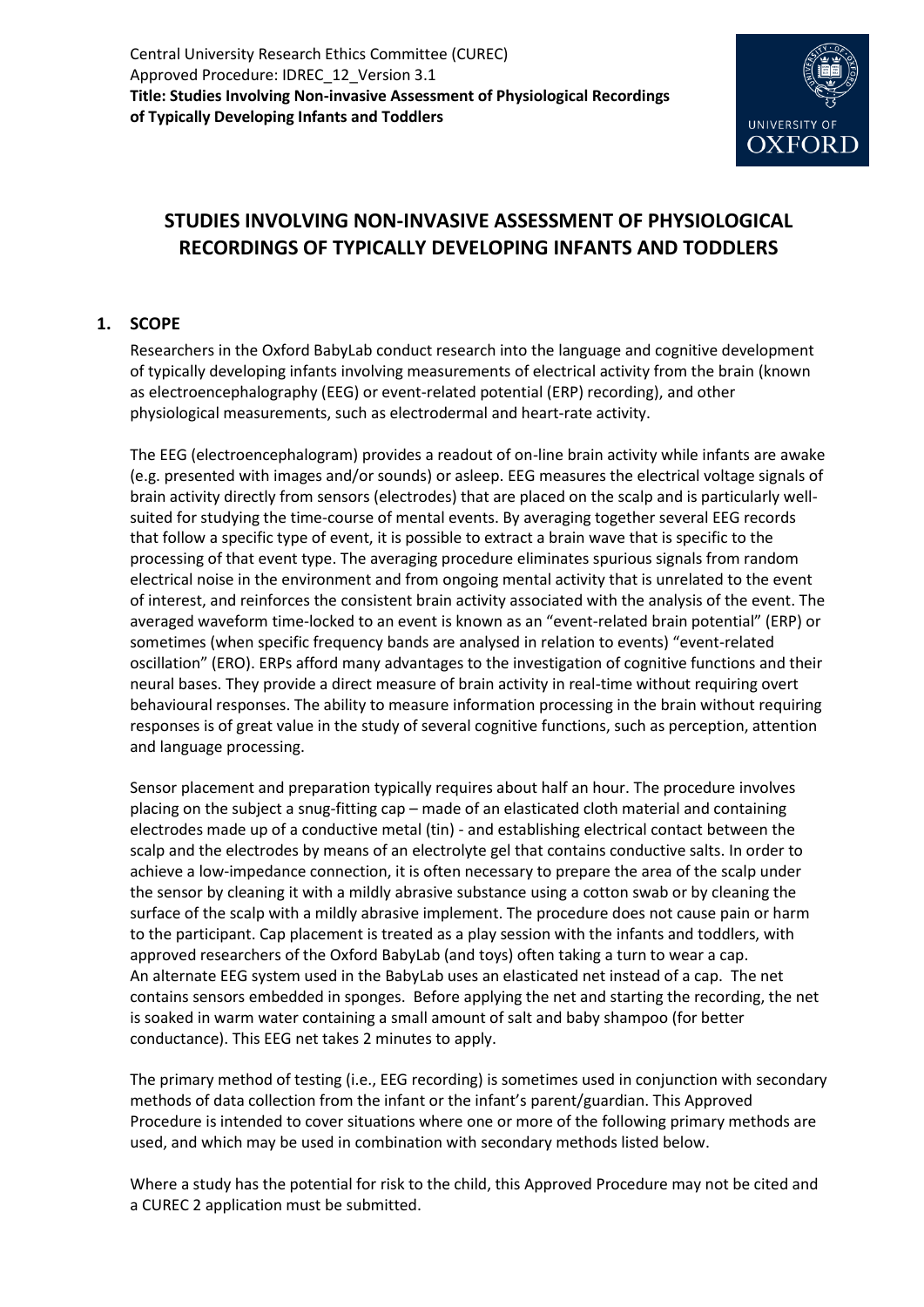Primary testing method:

EEG recording of electrical activity at the scalp *(infant)*

Secondary testing methods include:

- Participant performs verbal, touchscreen and/or play tasks (*infant*)
- Questionnaires (*parent/guardian*)
- Structured interview (*parent/guardian*)
- Digital video recordings of the testing session
- Electrodermal activity (EDA) recorded using a wearable device (*infant*)
- Actigraphy monitoring using a wrist-watch-like device (*infant*)
- Heart-rate activity recorded by a wearable device placed on the chest (*infant*)

This Approved Procedure is intended to be used in cases where:

- the participants are healthy infants, with no clinical conditions
- the study involves no deception.

The purpose of the primary testing method is to assess infant and toddler responses to the presentation of images and sounds, in a controlled testing environment. This procedure allows systematic investigation of various aspects of infant cognitive and linguistic development, including (but not limited to) category formation, phonological development, word learning, lexicon development, attention, executive functioning, visual preference development and associative or statistical learning. Another aim of the primary testing is to understand the physiology and regulatory processing underlying sleep in early childhood, and the role daytime sleep plays in the development of cognitive functions.

As infants lack the capacity to give free and informed consent to these procedures, and 'personal data' about infants will be obtained from infants' parents/guardians, (a 'third party'), this Approved Procedure is designed to outline a set of procedures conforming to IDREC standards of ethical research for participants unable to give informed consent, and where parental/guardian consent will instead be sought.

#### **1.1 Participants:**

Participants included in this procedure will be sighted, hearing, typically developing infants and toddlers between the ages of one month and three years of age. Specific studies might look at development over a longer period of time and hence older participants could be included (preschoolers, school-age children and adolescents). Parents of infants will be contacted (see Section 4, below) and invited to a dedicated testing facility in the Department of Experimental Psychology. On occasion, infants may be accompanied to the testing session by a caregiver other than the parent (grandmother, nanny, etc.). For the sake of simplicity, 'parent' henceforth refers to accompanying caregivers as well, on the understanding that they have been entrusted with the guardianship of the child.

#### **1.2 Procedure:**

After arrival, formal consent of the parent is sought, with a reminder that the parent may choose to cease participation at any time without prejudice. During primary testing, the parent and child will sit together either in front of a large screen in the testing booth, where images and sounds will be presented (this will sometimes be in the form of a video and/or animations), or in the sleep room, where the infant will go for a nap.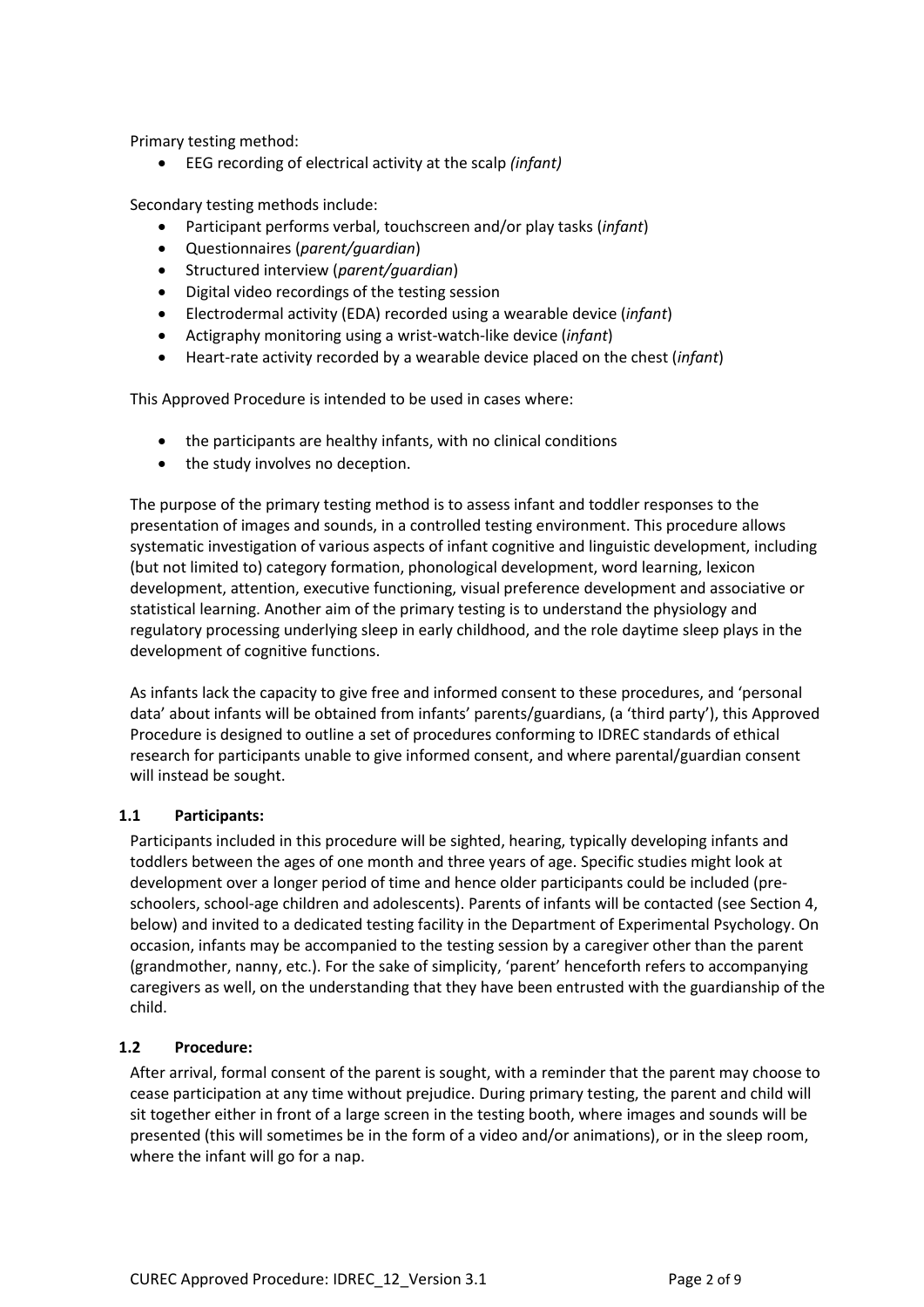Secondary methods of data collection *from the infant* (such as elicitation of pointing or naming, or solving tasks with specially designed objects/toys) will be conducted in the primary testing booth, in the play area of the Developmental Science Reception, or in a separate behavioural testing room. Data collection of this type may occur before primary testing, between blocks of primary testing, or following primary testing. Secondary data may also be collected in parallel with the primary testing (i.e. data from wearable devices recording electrodermal activity, actigraphy and/or heart rate). A short structured interview *with the parent* will typically precede primary testing, but may also follow testing. Other secondary methods of data collection *from the parent*, such as questionnaires, will typically be sought prior to the study visit, but on occasion may also be sought during the visit and/or after the visit.

If infants appear unsettled during primary testing, they will be given a break in the play area of the Developmental Science Reception, followed by further opportunities to continue testing, if the parent is comfortable to continue. Parents may choose to cease participation at any time. The procedure is non-invasive and presents no harm to parent or child.

#### **1.3 Multiple studies:**

A testing session can contain more than one short study. Different approved researchers may have designed these studies. To minimise discomfort and confusion to the infant, only one or two researchers are directly involved in collecting data during the laboratory visit. The researchers will be referred to as the *Investigators Collecting Data*.

# **2. TRAINING OF RESEARCH STAFF**

Researchers need to be sensitive to Child Protection issues, and avoid working in situations that could leave them exposed to accusations of abuse. They must follow the guidance set out in the [University's 'Safeguarding Code of Practice',](https://www.admin.ox.ac.uk/personnel/cops/safeguarding/) including completing the online training cours[e 'An](https://hr.admin.ox.ac.uk/safeguarding-at-risk-adults-and-children#collapse1406916)  [introduction to Safeguarding'](https://hr.admin.ox.ac.uk/safeguarding-at-risk-adults-and-children#collapse1406916) provided by the Oxford Safeguarding Children Board, as well as undertaking risk assessments of the proposed research. Any risk assessment should also include details of how research participants can report concerns about any member of the University with whom they will be interacting.

Detailed guidance on obtaining safeguarding clearance can be found on the [Disclosure and Barring](https://www.gov.uk/disclosure-barring-service-check)  [Service \(DBS\) website.](https://www.gov.uk/disclosure-barring-service-check)

Before beginning research, Oxford BabyLab researchers **will**:

- Ensure that ethics approval has been granted
- Sign a copy of the Oxford BabyLab Code of Conduct
- Read and agree to the relevant sections of the following professional guidelines:
	- o CUREC Best Practice Guidance 09 'Management and Protection of Data Collected for Research Purposes'
	- o DOH 'Seeking Consent: Working with children' (2001), Department of Health
	- $\circ$  RCP 'Guidelines for the ethical conduct of medical research involving children' (2000): Compiled by the Royal College of Paediatrics, Child Health: Ethics Advisory Committee and Prof. Sir David Hull, *Arch. Dis. Child*, 82, 177-182.
- Undergo a British Disclosure and Barring Service (DBS) background check
- Complete the University of Oxford Online Integrity and Ethics Training
- Complete the University of Oxford Information Security Training Module

While DBS approval is pending, new researchers may 'shadow' experienced researchers, but **will not** a) seek consent for infant participation from a parent, b) be alone in a room with an infant or child, c) gain access to identifiable infant data. During this period, new researchers will be able to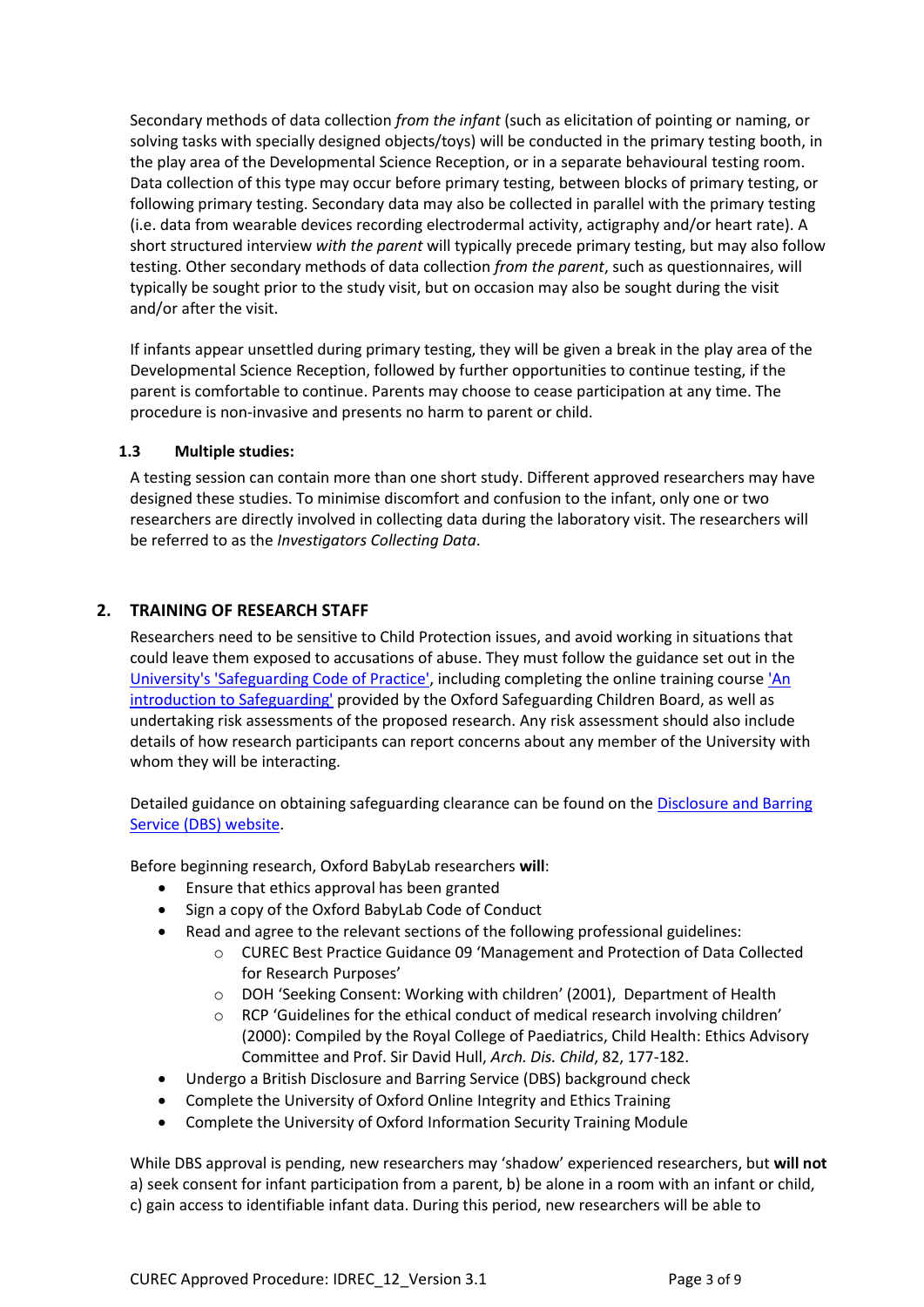familiarise themselves with the procedures of the Oxford BabyLab, according to current documentation, including the details of this approved procedure. Once DBS clearance has been obtained, the new researcher may conduct research independently and have full access to identifiable data concerning infant subjects.

An experienced researcher should give training in setting up the laboratory and in dealing with parents and babies. Training in the application of sensors and setting up the recording should be given by an experienced researcher, and no inexperienced person should be left in sole charge of an ERP study.

## **3. METHODS FOR RECRUITING PARTICIPANTS**

Parents of infants relevant to the study will be identified through the Oxford BabyLab database. This database contains personal information for people who have expressed their interest in our research, and are approached in local maternity wards (JR hospital, and others), local playgroups, NCT sales, through the Oxford BabyLab website and social media or publicity material regularly distributed to medical centres, doctors' surgeries, child-care centres, and at public engagement events. The collected personal information contains names of parents, home address, home or work telephone numbers, name of their infant and the infant's siblings, if any, due date, date of birth, problems at birth, language developmental problems of close relatives and visual or hearing problems that their infant may have.

Recruitment for specific studies will be by phone, email, private messages on social media platforms or post. If interested parents contact the BabyLab directly, (e.g. in response to a Facebook advert), they are encouraged to sign up on the BabyLab's web form (which is subsequently entered into the Oxford BabyLab database), before being booked in for a specific study. During this recruitment phase, the aims and method of the study will be explained to the parents, and they will be given the opportunity to ask questions. If parents are interested in participating, more detailed information will be sent by email or post and an appointment date will be arranged.

## **4. INFORMATION PROVIDED TO PARTICIPANTS**

The specific details provided to parents will vary depending on the study.

The Information Sheet should be written in simple but non-patronising language. Most wordprocessing packages provide readability statistics for a document, and one should aim for a 12-yearold (Year 7) reading level for adults. The information sheet will also explain that the study carries no significant personal risk and that publishable data will be anonymous. A verbal explanation will also be given to parents when they visit, to ensure they are fully aware of the procedures involved before they give consent.

In addition to general information, from time to time, the *Investigator Collecting Data* may choose to add a lay language description of one or more of the short tests, in order to give the parent more detail. This information will be written informally, may include pictures of stimuli, and is included purely for the interest of the parent.

Please refer to the Template Participant Information Sheet associated with this Approved Procedure, which should be adapted for the research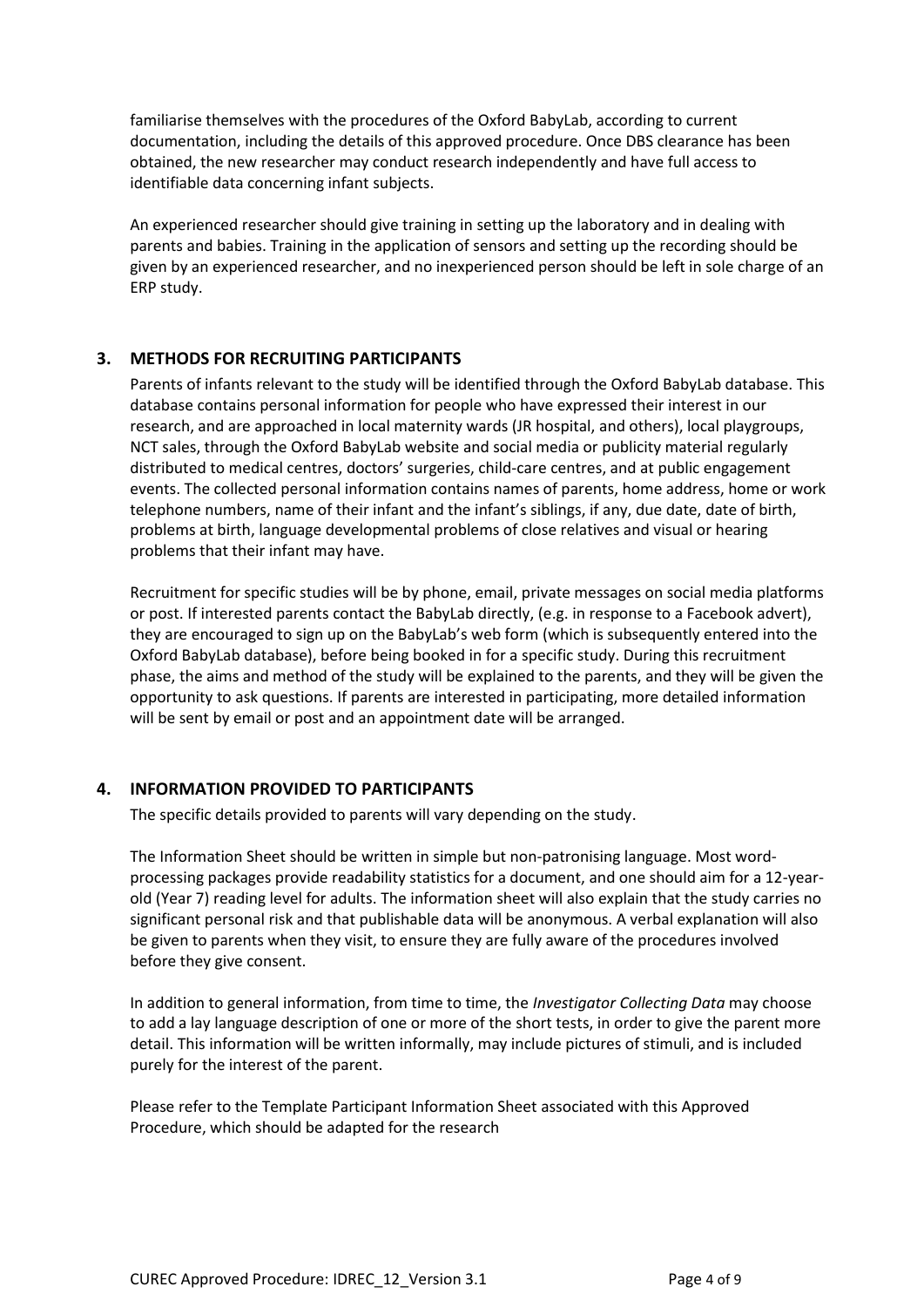#### **5. CONSENT OF PARTICIPANTS**

When *parents of infant participants* are contacted about a specific study, they will be given the opportunity to ask questions about the procedure and about participation in general. If they express an interest in participating, an appointment will be made for a study visit, and written information (including the participant information sheet), will be sent by post or email, prior to the testing session. On arrival for the testing session, the *Investigator Collecting Data* will verbally review the testing procedure and parents will be given the opportunity to review the written information and ask questions prior to being asked to sign the consent form. Parents will also be verbally reminded that they may cease participation at any time, for any reason, without penalty.

For some studies, parents may be given the option to allow data sharing of research data only, to promote data transparency and collaboration across labs. This will be presented as optional on the consent form.

Both the *Investigator Collecting the Data* and the parents of participants will sign, print their names and date the consent form. In the event that the parent did not receive the written information in a timely manner before coming to the testing session, consideration will be given to reading time and verbal description of the procedure to ensure that the parent is able to provide informed consent.

While it can be useful to illustrate lectures with still-frames or videos of infants, as well as for advertising or other public use, these materials are classified as 'potentially identifiable', and separate consent must be sought from parents for use of these materials. Without this additional consent, only fully anonymous data may be presented to people other than approved researchers in the Oxford BabyLab. This includes use of such images in training videos for 'offline scoring' for new researchers whose CUREC status and DBS check are pending.

Please refer to the Consent Form associated with this Approved Procedure.

Please also see CUREC's [guidance on the informed consent process.](http://researchsupport.admin.ox.ac.uk/governance/ethics/resources/consent)

#### **6. COMPENSATION**

Participation in studies is voluntary, thus there is no default financial reward for parents of infant participants. However, some more demanding studies (e.g. longitudinal studies) do offer some compensation for parents' time in the form of vouchers or by covering their travel expenses (45p/mile or up to £10). Parents of participants may claim reimbursement for the cost of parking if we are unable to offer a free reserved parking space. At the end of a testing session, parents of participants are offered a small gift for their child, such as a t-shirt or drinks bottle. It is not acceptable for gifts of sweets to be offered to infant participants.

Additional benefits include the opportunity for parents of participants to learn about the development of language and cognitive abilities in infants. The completion of a vocabulary questionnaire enables the parent to assess what words their child is able to understand and say. Regular newsletters are sent out to parents of participants, detailing the findings of studies conducted in our laboratories. News about study findings are also shared via the BabyLab's social media accounts.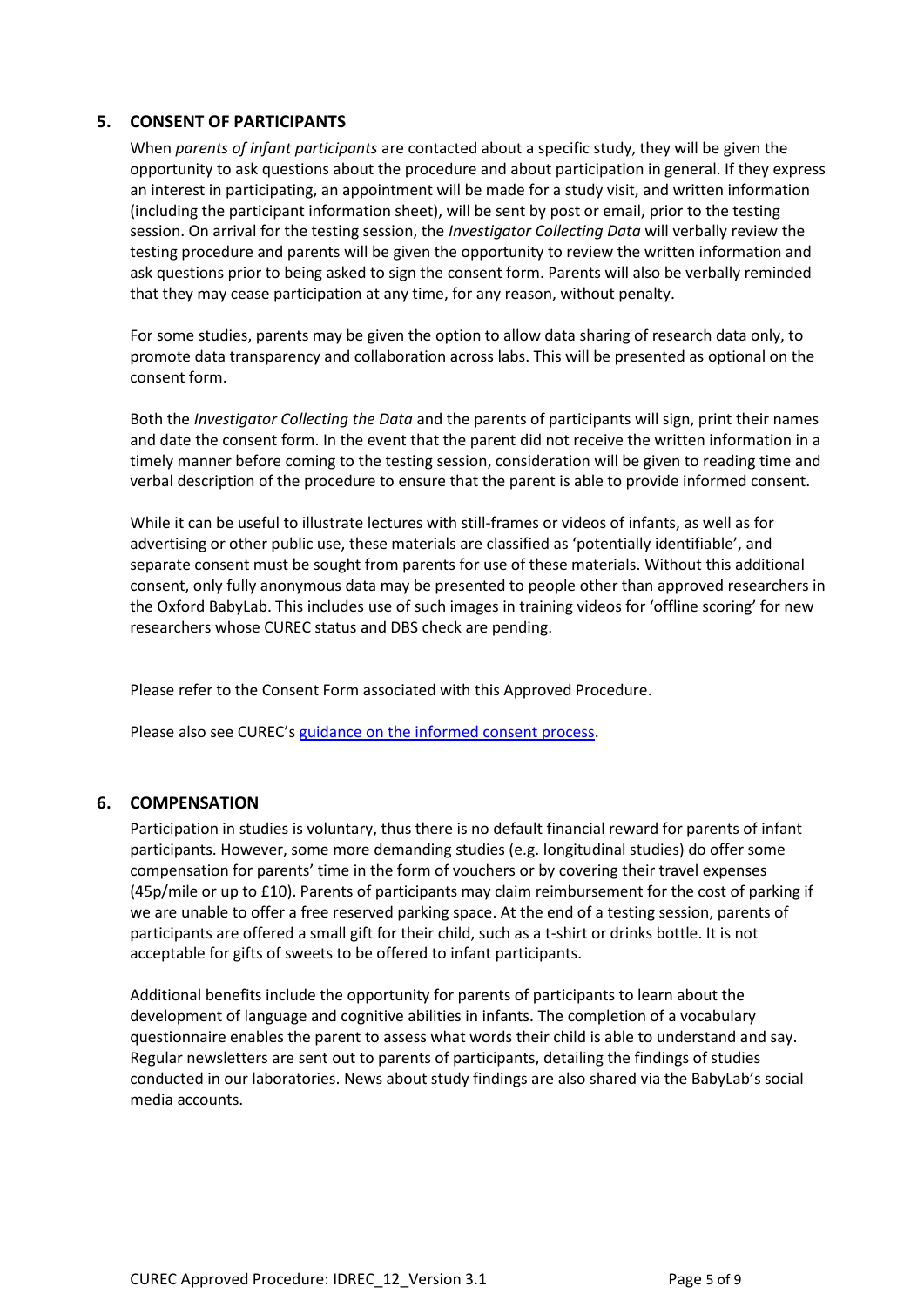## **7. POTENTIAL RISKS TO PARTICIPANTS/RESEARCHERS/OTHERS AND WHAT WILL BE DONE TO MINIMISE**

#### **7.1 Risks to participants**

EEG/ERP recording has been used safely for many years with infants, and we are aware of no cases of adverse events. EEG equipment comes from certified suppliers of medical equipment, who are obliged by law to adhere to published guidelines on electrical and mechanical safety (IEC-601). During the session, if the infant becomes unduly distressed or uncomfortable, parents of infants are asked to indicate if they want to stop the experiment. As part of the normal behaviour pattern of healthy, typically-developing infants, infants may become restless or upset during the study. To minimise distress, the infant stays seated on the parent or caregiver's lap throughout the study. However, because the parent has their eyes shut during some studies, there is the occasional risk that they may not be aware of their child's distress. Since the *Investigator Collecting Data* monitors the infant during the study, the investigator can, in such cases, draw attention to the infant's behaviour by speaking to the parent via a microphone and pausing the study. After providing the parent with an opportunity to comfort and settle their child, they can decide whether or not they wish to continue. The procedure will be interrupted or aborted if a participant needs to take a break or visit the bathroom, or if a fire alarm goes off.

Brain potentials vary widely from individual to individual. The *Investigator Collecting Data* undertakes not to make any judgemental comments on the type of brain potentials seen in individual participants, to avoid causing unnecessary anxiety. For example, the *Investigator Collecting Data* should not make a comment such as "you've only got very small brain responses".

An important consideration for the investigators is hygiene: the sensors, caps/nets, and instruments used to apply gel are soaked in a disinfectant solution after each use. In the majority of cases, investigators or parents of participants will remove the gel from the infants' hair using a wet-wipe or by cleaning the scalp with warm water and baby shampoo. Syringes used to apply the gel on the sensors are disposed of safely after a single use. For the EEG system involving a net instead of a cap, the parent is offered a towel to dry the infant's head after the session.

#### **7.2 Risks to Investigators Collecting Data**

The main way to avoid risks is to adhere to a regime of hygiene. Hands are washed after any contact with the scalp of a participant.

## **8. MONITORING AND REPORTING OF ADVERSE OR UNFORESEEN EVENTS**

The *Director of the Oxford BabyLab* or other senior researcher conducting BabyLab studies will meet regularly with the *Investigator Collecting Data* to discuss how the experiments are being conducted and whether any specific difficulties have arisen. The *Director of the Oxford BabyLab* or other senior researcher will occasionally shadow the running of a study to check that the *Investigator Collecting Data* is adhering to the procedures outlined in this Approved Procedure and ethics application.

During a testing session, the *Investigator Collecting Data* will continuously monitor the infant participant to ensure that adverse or unforeseen events are rapidly detected. The *Investigator Collecting Data* will report any adverse events to the *Director of the Oxford BabyLab*, who will make further decisions and discuss with the investigator how the event will be managed. The parent of the infant participant will have the opportunity to speak with the *Director of the Oxford BabyLab* if they and/or their child are involved in an adverse event. In the case of an adverse event, the parent will be given the opportunity to continue with the study or to terminate the session.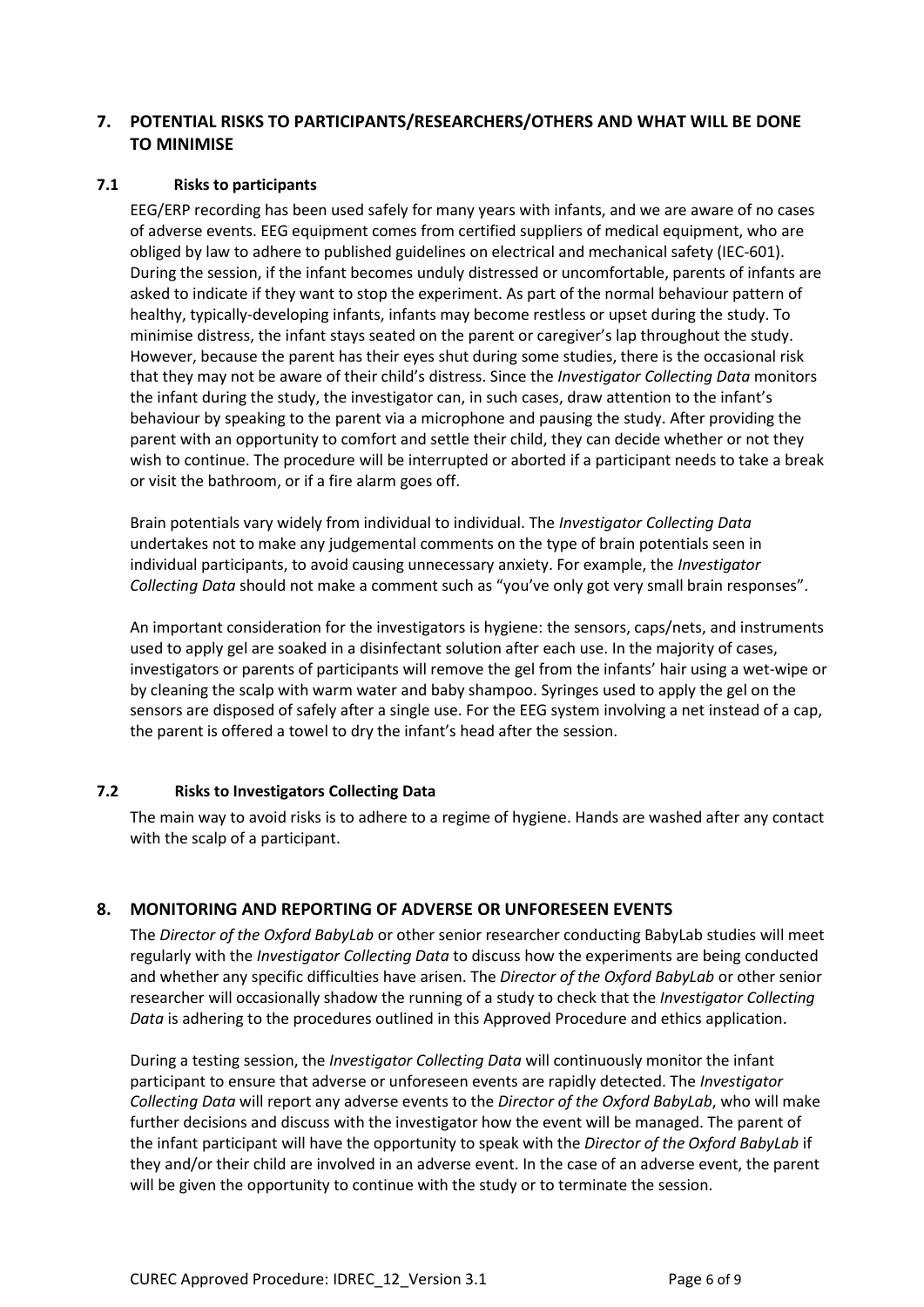In case a parent or an infant participant becomes unwell, the *Investigator Collecting Data* will immediately report the event to the Departmental First Aid Officer or call Emergency Services according to the severity of the event. Such a case would be reported in the Departmental Safety Book.

## **9. COMMUNICATION OF RESULTS**

No identifiable details of infant participants will be disclosed in any publications arising from research conducted at the Oxford BabyLab, thereby maintaining the anonymity of the infant participants (with the exception of photographic materials for which consent was given, see Section 6 above). The outcomes of BabyLab research will be publicly available to academic audiences through presentations at academic conferences, publications in peer-reviewed journals, and end-ofaward reports to research funding councils. Outcomes of research written in accessible, nontechnical language will be made publicly available on the Oxford BabyLab website and social media, the Oxford BabyLab newsletter (e-)mailed to parents of participants, funding council websites and newsletters, and occasionally in the local and national media (e.g., parenting websites, radio, newspapers).

# **10. DUTY OF CARE ISSUES / CONFIDENTIALITY**

Because the Oxford BabyLab does not conduct clinical research or research with atypical populations, it is unlikely that procedures will identify a problem with an infant participant that had passed unnoticed by the parent of the infant participant. Any problems with an infant that could possibly be noticed within a study session should be detectable through the NHS health visitor system. Hence, we will always refrain from commenting on any apparent problems with an infant. If the parent expresses concern about their infant, the Investigator Collecting Data should suggest that they speak to their GP for advice. However, such circumstances are unlikely to arise in the first place.

A parent might ask the *Investigator Collecting Data* whether their child's cognitive or language development is normal for their age. In these circumstances, the investigator will indicate that they are not qualified to make such an assessment, and recommend that the parent speak with their health visitor or GP if they are very concerned.

## **11. DATA PROTECTION**

Type of information collected: name of parent, name of infant, date of birth, due date, medical history on birth problems/prematurity, vision/hearing problems, languages spoken at home, number of siblings, contact details, family history on language impairments, developmental problems, visual or hearing problems. Questionnaires on infant vocabulary and object familiarity, sleep and nap diary and digital video recording of the infant (potentially identifiable)' EEG, EDA, HR and actigraphy recordings (pseudoanonymous).

Since our research involves infant participants, questionnaire information cannot be obtained directly from the infant. Such information will be collected from the parent of the infant participant.

The secure database containing contact details of parents and details about infants is passwordprotected and can only be accessed through registration with a specific password-protected server. It can only be accessed by BabyLab researchers who have received DBS disclosure (see Section 3), and are therefore provided with the required passwords.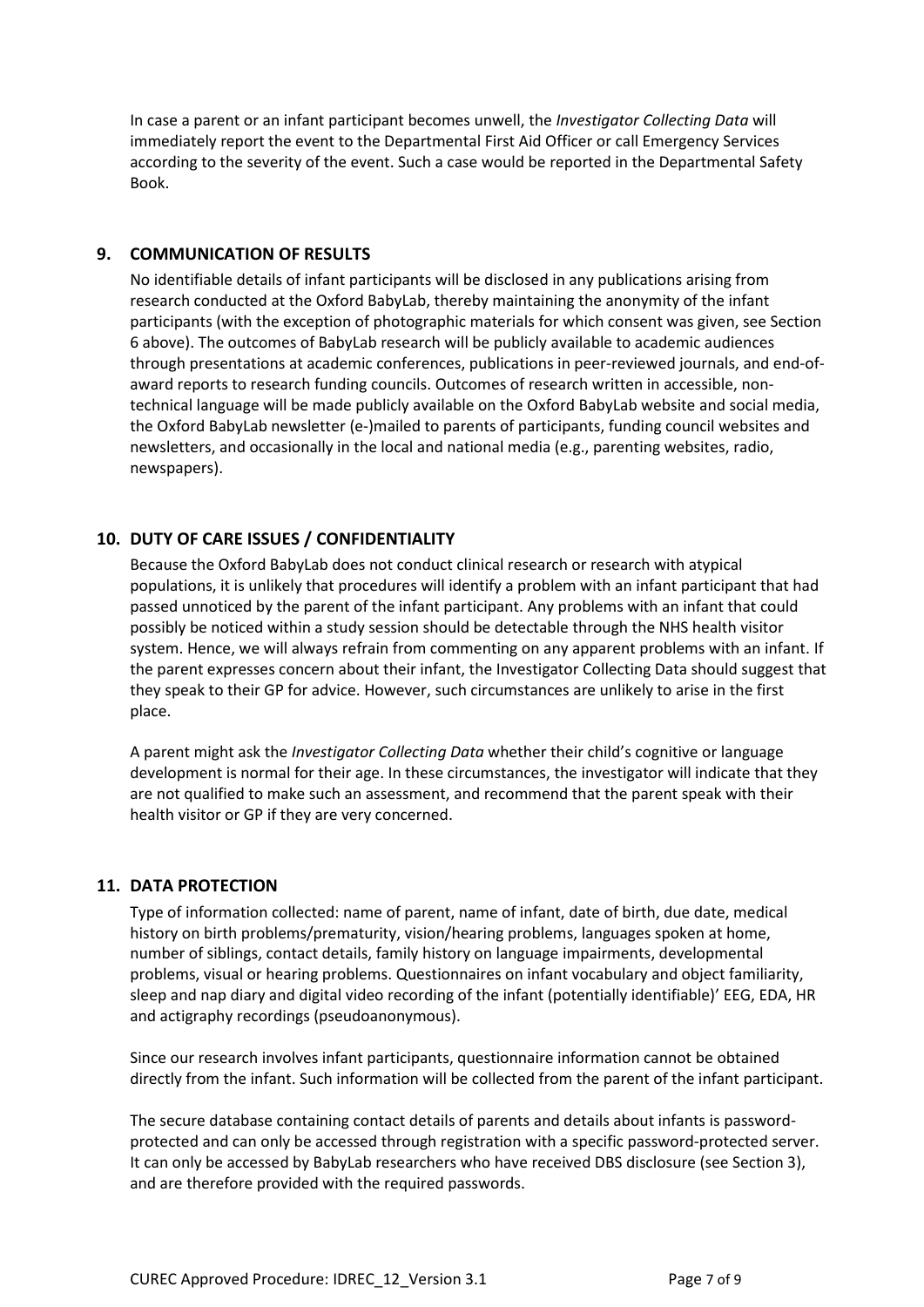For a specific study, a single paper record of anonymous numeric infant participant codes linked to participant names is kept in a locked filing cabinet in a secure office and/or an electronic copy of that information is also stored on a University approved server. All electronic data, including EEG recordings and digital videos of infant participants, contain details of the infant participant code (and for longitudinal studies also the date of birth). Original EEG recordings and digital videos will be stored on a network drive which can only be accessed by Oxford BabyLab researchers with DBS disclosure. Back-up recordings are kept:

- on CD/DVD/external hard drives in a locked filing cabinet in a secure area
- in a University approved cloud storage

All other electronic data, such as the output of data analysis and statistical analyses, are stored on a password-protected PC in a secure office or in a University-approved cloud storage . Only Oxford BabyLab researchers with DBS disclosure have access to the paper record and electronic data stored in these locations.

All data may be made available only to future, ethically approved, studies conducted by BabyLab researchers with DBS disclosure. The minimum retention period for research data and records is three years after publication or public release of the work of the research according to University policy, though funders and regulators may require longer retention periods. For longitudinal studies, retention of data may be up to 30 years after completion of the study, as long as parents are informed of this in the study-specific information sheet. All anonymised data (the output of data coding and statistical data) will be retained indefinitely.

Should there be unforeseen disclosure of any identifiable or potentially identifiable information, the *Investigator Collecting Data* will immediately inform the *Director of the Oxford BabyLab*. The investigator and/or the Director will then inform the relevant university administration staff (i.e. the Information Compliance Team and MS IDREC) to assess the breach, mitigate the consequences and ensure that such circumstances are never repeated.

## **12. FURTHER INFORMATION**

Please see the resources on the University's [Research Ethics webpages:](http://researchsupport.admin.ox.ac.uk/governance/ethics/resources/ap#collapse4-1) BabyLab Code of Conduct BabyLab Sign-up Forms: [Online BabyLab Sign-up Form](https://www.psy.ox.ac.uk/forms/babylab-signup-form) REDCap version BabyLab Flyer Image Release Agreement AP12 Information Sheet AP12 Consent Form

#### **13. CHANGE HISTORY**

| Version | <b>Significant Changes</b>                                                                                                                                                                           | <b>Previous Version</b> |
|---------|------------------------------------------------------------------------------------------------------------------------------------------------------------------------------------------------------|-------------------------|
| No.     |                                                                                                                                                                                                      | No.                     |
| 2.0     | Incorporates reference to the University Safeguarding Code of<br>Practice and related requirements. Retitled `Approved<br>Procedure' (previously 'Protocol'). Approved by CUREC, 19<br>November 2015 | N/A                     |
| 2.1     | Updated hyperlinks for new CUREC website                                                                                                                                                             | 2.0                     |